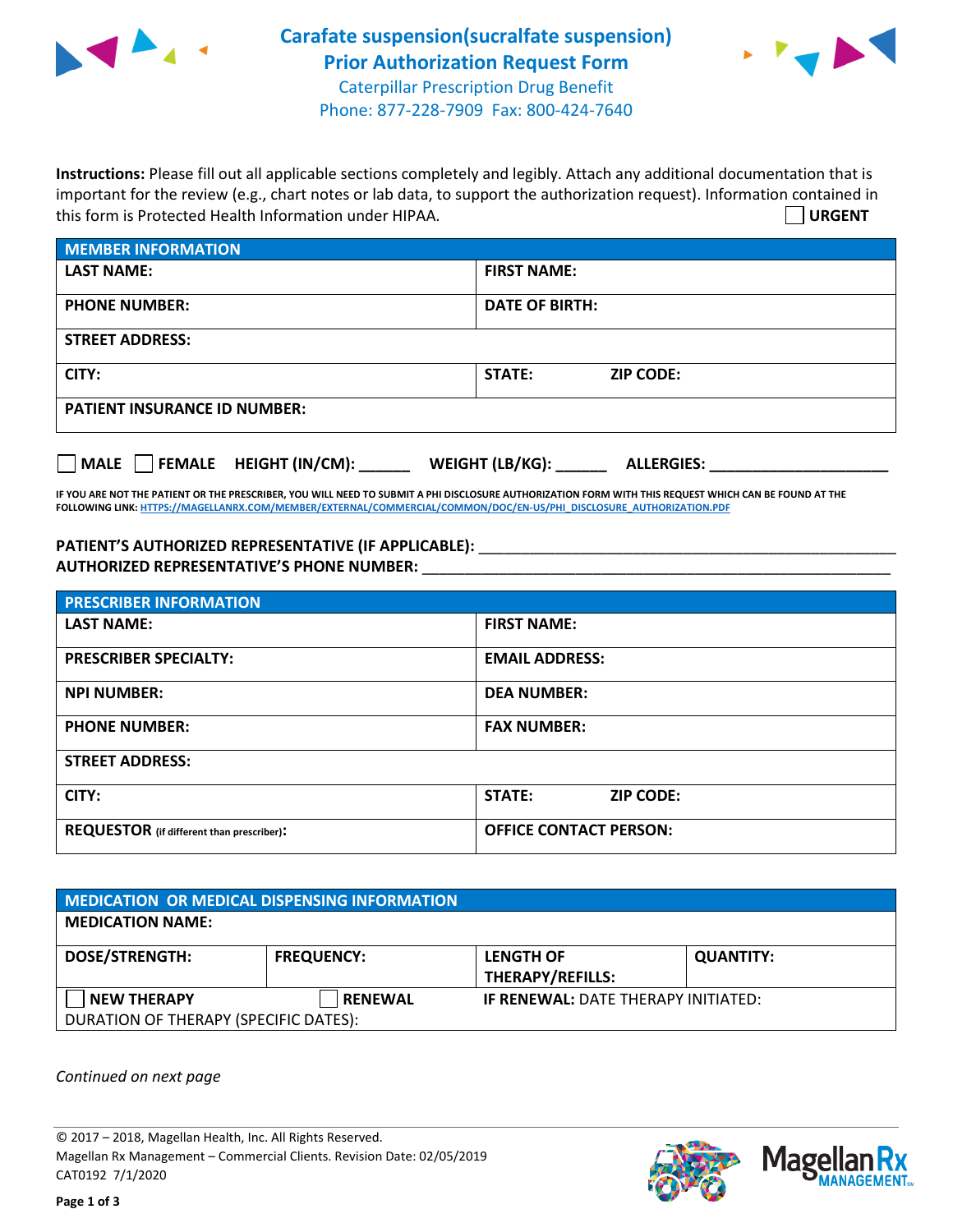

**Carafate(sucralfate tablets/suspension) Prior Authorization Request Form** Caterpillar Prescription Drug Benefit Phone: 877-228-7909 Fax: 800-424-7640



| MEMBER'S LAST NAME: NAME: NAME AND A SERIES OF THE SERIES OF THE SERIES OF THE SERIES OF THE SERIES OF THE SERIES OF THE SERIES OF THE SERIES OF THE SERIES OF THE SERIES OF THE SERIES OF THE SERIES OF THE SERIES OF THE SER                                                                                                                                                                                                                                                                                                                                                                                                                                                                                                                                                                                                                                                                                | MEMBER'S FIRST NAME:                                                                                                                                                                                                                  |                                                       |  |  |
|---------------------------------------------------------------------------------------------------------------------------------------------------------------------------------------------------------------------------------------------------------------------------------------------------------------------------------------------------------------------------------------------------------------------------------------------------------------------------------------------------------------------------------------------------------------------------------------------------------------------------------------------------------------------------------------------------------------------------------------------------------------------------------------------------------------------------------------------------------------------------------------------------------------|---------------------------------------------------------------------------------------------------------------------------------------------------------------------------------------------------------------------------------------|-------------------------------------------------------|--|--|
|                                                                                                                                                                                                                                                                                                                                                                                                                                                                                                                                                                                                                                                                                                                                                                                                                                                                                                               | 1. HAS THE PATIENT TRIED ANY OTHER MEDICATIONS FOR THIS CONDITION?                                                                                                                                                                    | <b>NO</b><br>YES (if yes, complete below)             |  |  |
| <b>MEDICATION/THERAPY (SPECIFY</b><br>DRUG NAME AND DOSAGE):                                                                                                                                                                                                                                                                                                                                                                                                                                                                                                                                                                                                                                                                                                                                                                                                                                                  | <b>DURATION OF THERAPY (SPECIFY</b><br>DATES):                                                                                                                                                                                        | <b>RESPONSE/REASON FOR</b><br><b>FAILURE/ALLERGY:</b> |  |  |
| <b>2. LIST DIAGNOSES:</b>                                                                                                                                                                                                                                                                                                                                                                                                                                                                                                                                                                                                                                                                                                                                                                                                                                                                                     |                                                                                                                                                                                                                                       | <b>ICD-10:</b>                                        |  |  |
| □ Duodenal Ulcer<br>□ Other diagnosis: ____________________ICD-10 Code(s): ________________________                                                                                                                                                                                                                                                                                                                                                                                                                                                                                                                                                                                                                                                                                                                                                                                                           |                                                                                                                                                                                                                                       |                                                       |  |  |
| 3. REQUIRED CLINICAL INFORMATION: PLEASE PROVIDE ALL RELEVANT CLINICAL INFORMATION TO SUPPORT A<br>PRIOR AUTHORIZATION.                                                                                                                                                                                                                                                                                                                                                                                                                                                                                                                                                                                                                                                                                                                                                                                       |                                                                                                                                                                                                                                       |                                                       |  |  |
| <b>Clinical Information:</b>                                                                                                                                                                                                                                                                                                                                                                                                                                                                                                                                                                                                                                                                                                                                                                                                                                                                                  |                                                                                                                                                                                                                                       |                                                       |  |  |
| <b>Initial Request:</b>                                                                                                                                                                                                                                                                                                                                                                                                                                                                                                                                                                                                                                                                                                                                                                                                                                                                                       |                                                                                                                                                                                                                                       |                                                       |  |  |
| Does patient have a diagnosis other than a Duodenal Ulcer? □ Yes □ No                                                                                                                                                                                                                                                                                                                                                                                                                                                                                                                                                                                                                                                                                                                                                                                                                                         |                                                                                                                                                                                                                                       |                                                       |  |  |
| ALL PRESCRIBERS: Please acknowledge you have read and understand the following statements by checking the<br>respective boxes:<br>Sucralfate is FDA-approved only for the treatment of duodenal ulcers. Acknowledge: $\Box$<br>$\bullet$<br>Sucralfate is FDA-approved only for short-term (8 weeks) use.<br>Acknowledge: □<br>$\bullet$<br>Sucralfate TABLETS do not require prior authorization AND cost significantly LESS (are more cost-effective)<br>$\bullet$<br>Acknowledge: □<br>than sucralfate SUSPENSION.<br>Just prior to administration, a sucralfate tablet may be dissolved over 15-20 minutes in 10 mL water to<br>$\bullet$<br>prepare a liquid slurry for consumption. Acknowledge: $\Box$<br>Has patient tried sucralfate tablets? $\Box$ Yes $\Box$ No<br>Does patient have an absolute contraindication to the sucralfate tablets? $\Box$ Yes $\Box$ No Please submit<br>documentation. |                                                                                                                                                                                                                                       |                                                       |  |  |
| <b>Renewal Request:</b><br>physician feels is important to this review?                                                                                                                                                                                                                                                                                                                                                                                                                                                                                                                                                                                                                                                                                                                                                                                                                                       | Is sucralfate suspension continuing to have a clinical benefit? $\Box$ Yes $\Box$ No Please submit documentation.<br>Are there any other comments, diagnoses, symptoms, medications tried or failed, and/or any other information the |                                                       |  |  |
| information is received.                                                                                                                                                                                                                                                                                                                                                                                                                                                                                                                                                                                                                                                                                                                                                                                                                                                                                      | Please note: Not all drugs/diagnosis are covered on all plans. This request may be denied unless all required                                                                                                                         |                                                       |  |  |

© 2017 – 2018, Magellan Health, Inc. All Rights Reserved. Magellan Rx Management – Commercial Clients. Revision Date: 02/05/2019 CAT0192 7/1/2020